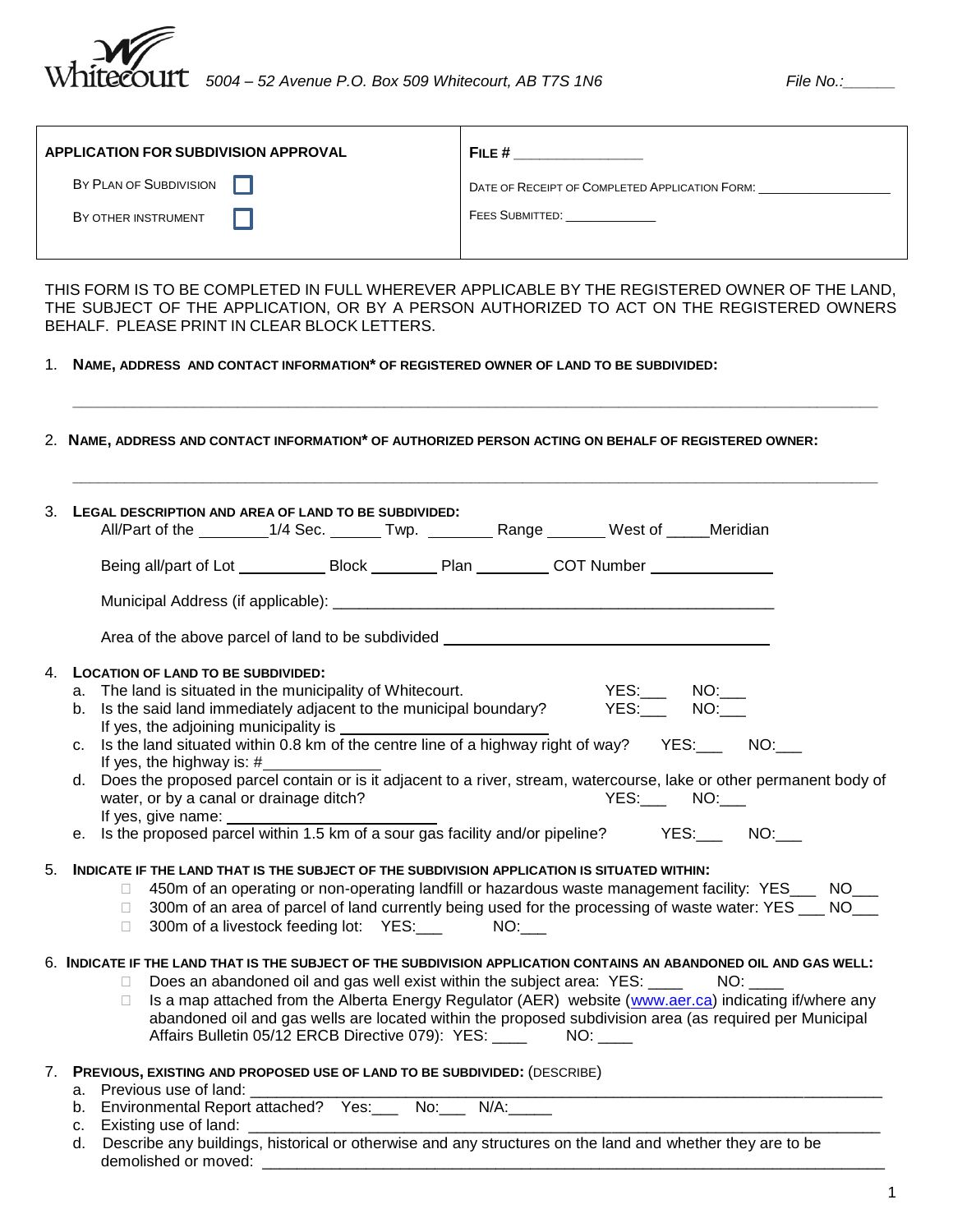# *5004 – 52 Avenue P.O. Box 509 Whitecourt, AB T7S 1N6* File No.: File No.:

- e. Proposed use of land:
- f. The designated use of the land as classified under a Land Use Bylaw or Zoning Bylaw or a Land Use Classification Guide where applicable:
- g. Proposed use of remainder of the title (if applicable): \_\_\_\_\_\_\_\_\_\_\_\_\_\_\_\_\_\_\_\_\_\_\_\_\_\_\_\_\_\_\_\_\_\_\_\_\_\_\_\_\_\_\_\_\_\_\_\_\_

### 8. **FILL BROUGHT TO THE SITE:**

a. Has the site, subject to subdivision had any fill brought in and if yes, how may it affect foundations?

#### 9. **PHYSICAL CHARACTERISTICS OF LAND TO BE SUBDIVIDED:**

a. Describe the nature of the topography of the land (flat, rolling, steep, mixed, etc.)

b. Describe the nature of the vegetation and water on the land (brush, shrubs, tree strands, woodlots, sloughs, creeks, etc.)

\_\_\_\_\_\_\_\_\_\_\_\_\_\_\_\_\_\_\_\_\_\_\_\_\_\_\_\_\_\_\_\_\_\_\_\_\_\_\_\_\_\_\_\_\_\_\_\_\_\_\_\_\_\_\_\_\_\_\_\_\_\_\_\_\_\_\_\_\_\_\_\_\_\_\_\_\_\_\_\_\_\_\_\_\_\_\_\_\_\_\_

 $\overline{\phantom{a}}$  , and the contribution of the contribution of the contribution of the contribution of the contribution of the contribution of the contribution of the contribution of the contribution of the contribution of the

c. Describe the kind of soil on the land (sandy, loam, clay, etc.) : \_\_\_\_\_\_\_\_\_\_\_

### 10. **WATER AND SEWER SERVICES:**

|                                                                     | Is the proposed subdivision to be serviced by other than a water distribution system and wastewater collection |  |
|---------------------------------------------------------------------|----------------------------------------------------------------------------------------------------------------|--|
|                                                                     | system?    YES:    NO:                                                                                         |  |
| If yes, describe the manner of providing water and sewage disposal: |                                                                                                                |  |
|                                                                     |                                                                                                                |  |

### 11. **PROVISIONS FOR RESERVE**:

Proposed provisions made for reserve relative to the application:

- $\Box$  Land dedication (location and areas to be shown on plan)
- □ Money in lieu of reserves
- Deferment (by Caveat)
- $\Box$  Not applicable (reserves previously provided)

#### 12. **REGISTERED OWNER OR PERSON ACTING ON BEHALF OF THE REGISTERED OWNER:** (BLOCK LETTERS)

I,\_\_\_\_\_\_\_\_\_\_\_\_\_\_\_\_\_\_\_\_\_\_\_\_\_\_\_\_\_\_\_\_\_\_\_\_\_\_\_\_ hereby certify that:

- $\Box$  I am the registered owner and that the information given on this form is full and complete and is, to the best of my knowledge, a true statement of the facts relating to this application for subdivision.
- I am the agent authorized to act on behalf of the registered owner and that the information given on this form is full and complete and is, to the best of my knowledge, a true statement of the facts relating to this application for subdivision. (completed Authorization Form, attached, from Registered Owner must accompany this application)

| <b>ADDRESS:</b> |         | <b>SIGNATURE:</b> |  |
|-----------------|---------|-------------------|--|
| <b>PHONE:</b>   | EMAIL*: | DATE:             |  |

*\*By providing your email address on this application form, you are consenting to receive electronic notifications and communications*.

#### **PLEASE ADD ADDITIONAL INFORMATION ON A SEPARATE PAGE**

NOTE: Please note that all information you provide will be treated as public information in the course of the Town of Whitecourt's consideration of this subdivision application pursuant to the Municipal Government Act, R.S.A. 2000 Chapter M-26. Any personal information on this form is collected under the authority of section 33(c) of the Freedom of Information and Protection of Privacy (FOIP) Act for the purpose of evaluating the proposed subdivision and may be circulated, under the authority of section 39 (1), to relevant agencies and adjacent landowners for a consistent purpose. If you have any questions regarding the collection, use and protection of this information, please contact the Legislative Manager at (780) 778-2273 or a[t administration@whitecourt.ca.](mailto:administration@whitecourt.ca)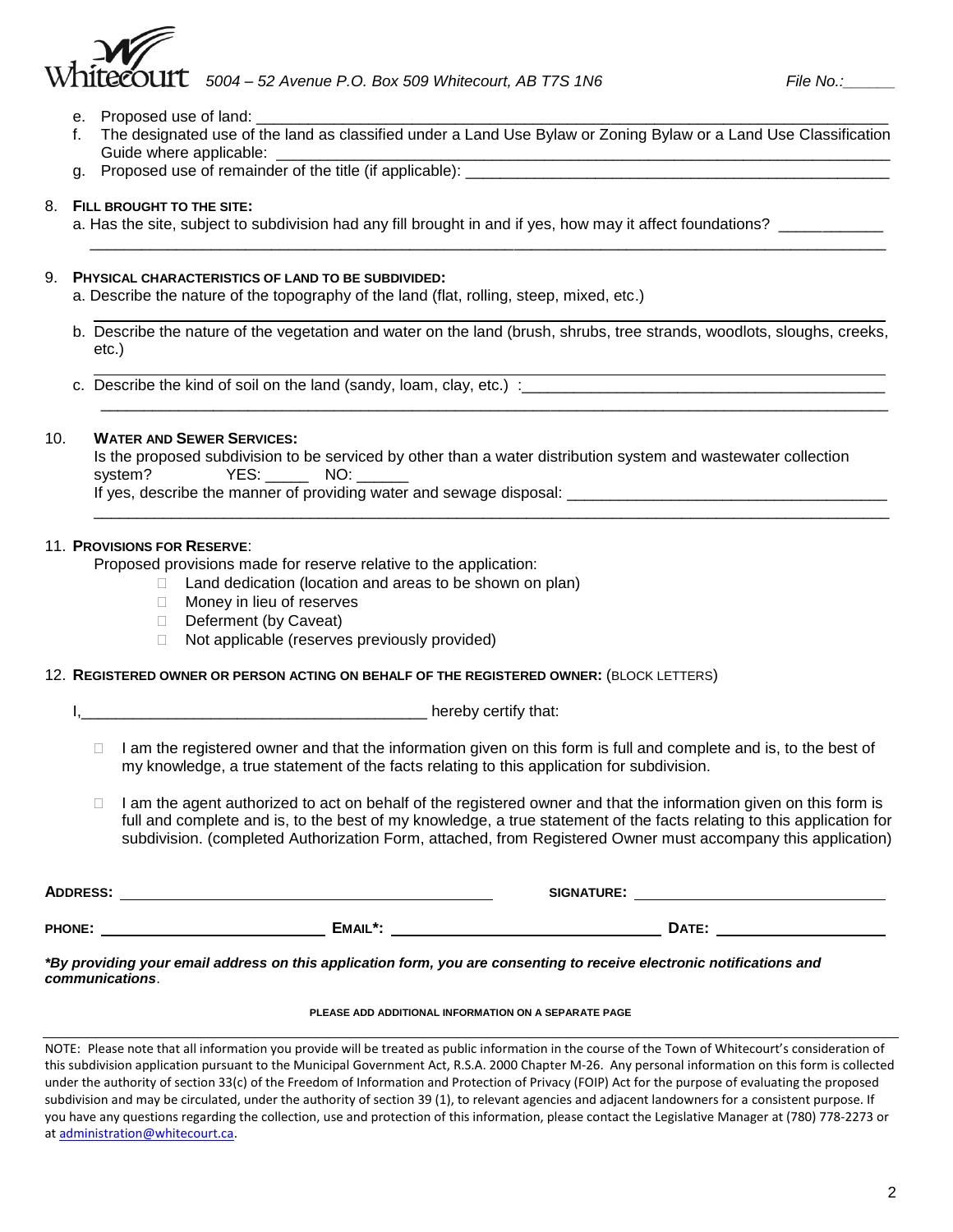

## *AUTHORIZATION FORM*

| Print name(s) of registered owner(s)                                                                                                                                                                                                                                                                       |
|------------------------------------------------------------------------------------------------------------------------------------------------------------------------------------------------------------------------------------------------------------------------------------------------------------|
|                                                                                                                                                                                                                                                                                                            |
|                                                                                                                                                                                                                                                                                                            |
|                                                                                                                                                                                                                                                                                                            |
|                                                                                                                                                                                                                                                                                                            |
|                                                                                                                                                                                                                                                                                                            |
| to make application for subdivision of the above described property on our behalf.                                                                                                                                                                                                                         |
| Signature(s) of registered owner(s)                                                                                                                                                                                                                                                                        |
|                                                                                                                                                                                                                                                                                                            |
| <b>RIGHT OF ENTRY</b>                                                                                                                                                                                                                                                                                      |
| Right of Entry by an authorized person of the Town of Whitecourt for the purpose of a site inspection of the land relative to<br>the proposed application for subdivision.                                                                                                                                 |
| In accordance with the Municipal Government Act of Alberta (Section 653 (2) and the Town of Whitecourt's subdivision<br>application requirements, the Right of Entry authorization must be completed, signed and returned with the Application for<br>Subdivision.                                         |
|                                                                                                                                                                                                                                                                                                            |
|                                                                                                                                                                                                                                                                                                            |
|                                                                                                                                                                                                                                                                                                            |
|                                                                                                                                                                                                                                                                                                            |
| do hereby authorize representatives of the Town of Whitecourt to enter upon the subject lands for the purpose of a site<br>inspection and evaluation regarding the application for subdivision of the above described property.                                                                            |
| Signature(s) of registered owner(s)                                                                                                                                                                                                                                                                        |
| Dated this __________ day of ___________________. 20___.                                                                                                                                                                                                                                                   |
| NOTE: Please note that all information you provide will be treated as public information in the course of the Town of Whitecourt's consideration of<br>this subdivision application pursuant to the Municipal Government Act, R.S.A. 2000 Chapter M-26. Any personal information on this form is collected |

under the authority of section 33(c) of the Freedom of Information and Protection of Privacy (FOIP) Act for the purpose of evaluating the proposed subdivision and may be circulated, under the authority of section 39 (1), to relevant agencies and adjacent landowners for a consistent purpose. If you have any questions regarding the collection, use and protection of this information, please contact the Legislative Manager at (780) 778-2273 or a[t administration@whitecourt.ca.](mailto:administration@whitecourt.ca)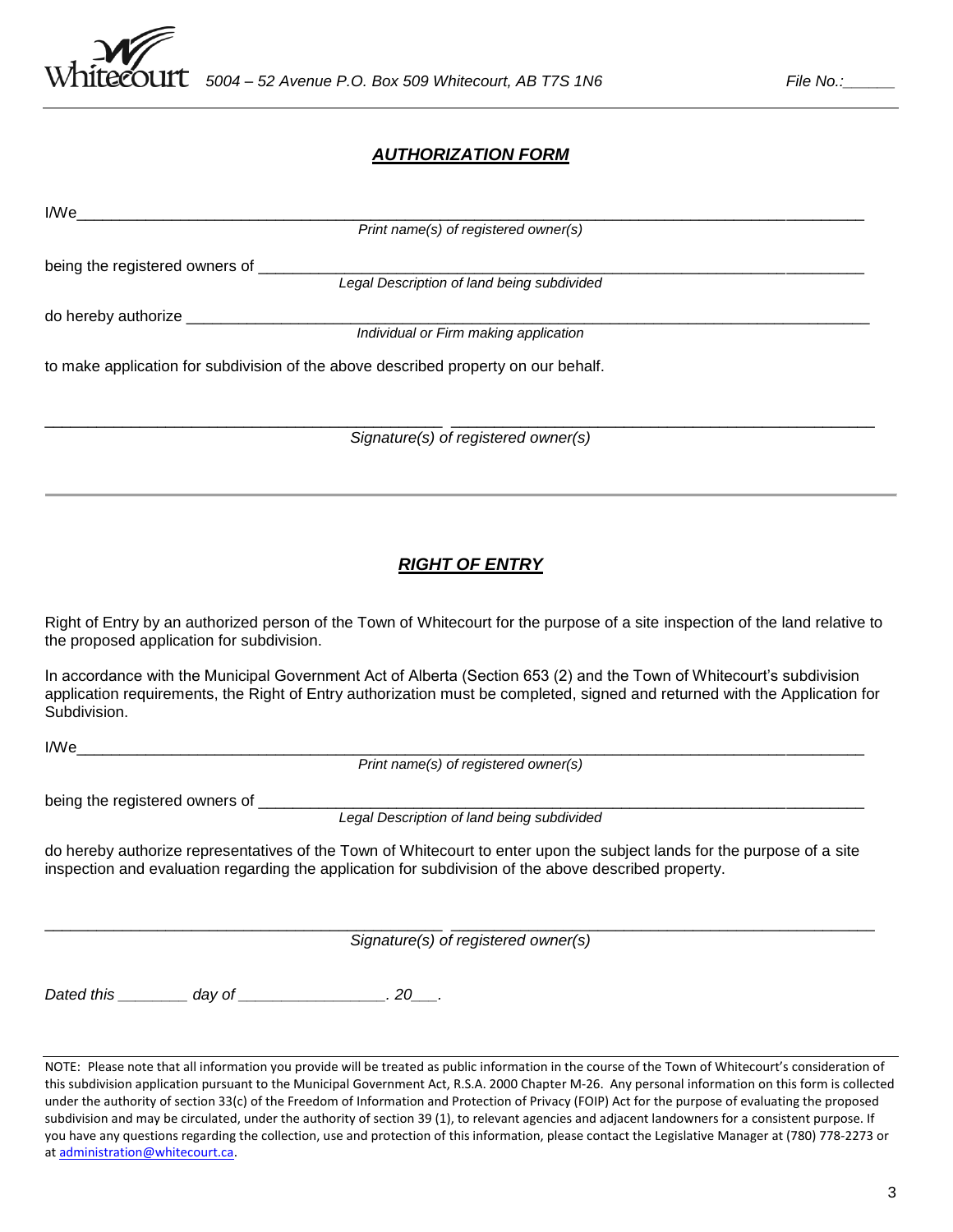

## *SUBDIVISION APPLICATION CHECKLIST*

*(TO BE COMPLETED BY APPLICANT)*

## *MINIMUM REQUIREMENTS*

*Any application submitted without this form will be deemed incomplete.* All boxes shall be "checked" and all information indicated shall be attached to the subdivision application.

- $\Box$  One application for subdivision with pages 1 thru 5 completed in full and signed by the registered owner(s) OR the person authorized to act on behalf of the registered owner(s);
- □ One subject property or location map indicating subject property in relation to major roadways;
- $\Box$  Current copy of Certificate of Title obtained from any Registries office. The copy is to be validated within 30 days of the submission of the application;
- $\Box$  Copies of all instruments pertaining to the Town of Whitecourt, which are registered against the parcels being subdivided;
- $\Box$  Authorization and Right of Entry Forms if applicant is not the owner, a letter must be provided from the owner authorizing the applicant to act on their behalf;
- □ Abandoned Wells Form;
- $\Box$  Subdivision application fee, payable to the Town of Whitecourt in accordance with the fee schedule in affect at the time of application\*\*;
- $\Box$  Four (4) copies of the tentative plan of subdivision, of which two (2) are to be an Engineer Architect scale, one (1) copy 11" x 17" of the plan, one (1) 11" x 17" aerial view plan overlay, showing the following:
- o The location dimensions and boundaries of the land an applicant wishes to subdivide (including lot area);
- $\circ$  The land that the applicant wishes to register a land titles office;
- o The location, dimensions and boundaries of each new lot to be created including utility lots and reserve lots;
- $\circ$  The midpoint of the front lot line of all non-rectangular lots, as well as a line running perpendicular from that point a distance equal to the required front yard setback of the applicable zoning district, and a line perpendicular to that line extending to each of the side lot lines. All lines should be dimensioned. (See Figure 1 below).

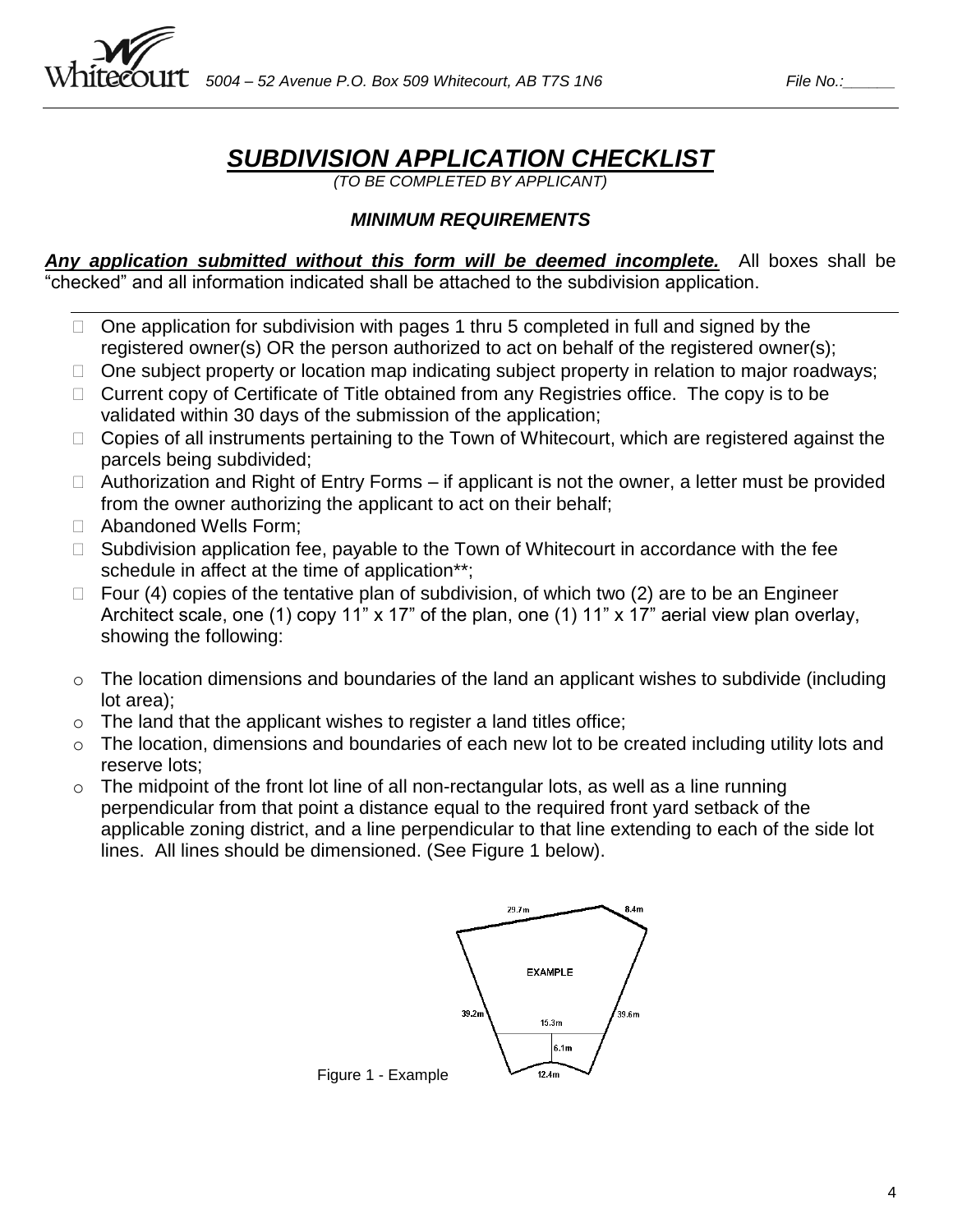$\mathcal{E}\text{OUTC}$  5004 – 52 Avenue P.O. Box 509 Whitecourt, AB T7S 1N6  $\qquad \qquad$  File No.:\_\_

- $\Box$  Location, dimensions and boundaries of existing rights-of way of each public utility, or other rights-of-way.
- $\Box$  The location, uses and dimensions of buildings on the land or the adjacent parcel that is subject of the application and specifying those buildings that are proposed to be demolished or moved.
- $\Box$  The approximate location and boundaries of the bed and shore of any river, stream, watercourse, lake or other body of water that is contained within or bounds the proposed parcel of land;
- $\Box$  The designated use of the land as classified under the Land Use Bylaw;
- $\Box$  Description of the use of uses proposed for the land that is subject of the application;
- $\Box$  The existing and proposed parcels and the remainder of the title area;
- $\Box$  The proposed roadways identified as numbered or named streets and avenues
- $\Box$  Existing and proposed access to the subdivision with dimensions; and
- □ Tentative plan CADD and PDF file

\*\*If the plan is unclear or otherwise unsuitable for circulation and review, you will be advised and a new plan will be required prior to the application being considered complete.

## **ADDITIONAL INFORMATION (may be required)**

The Subdivision Authority may require an applicant for subdivision to submit, in addition to the information as noted above, any or all of the following information to meet the requirements of Section 654 of the Municipal Government Act:

- A map of the land that is to be subdivided and shop topographic contours at no greater than 1.5 metre intervals and related to the geodetic datum, where practicable;
- A geotechnical assessment of subsurface characteristics of the land that is to be subdivided including, but not limited to, susceptibility to slumping or subsidence and depth to water;
- Environmental Site Assessment indicating that the subject parcel is suitable for the intended use;
- If the land that is the subject of an application is located in a potential flood plain, a flood plain analysis showing the 1:100 flood plan;
- Information respecting the land use and land surface characteristics of land within 0.8 kilometres of the land to be subdivided;
- If reserves are owing and money in place for reserve is requested, an appraisal report prepared by an Alberta Land Appraiser;
- If any portion of the parcel of land affected by the proposed subdivision is situated within 0.8 kilometres of a sour gas facility, a map showing the location of the sour gas facility; and
- A conceptual scheme that relates the application to future subdivision and development of adjacent areas.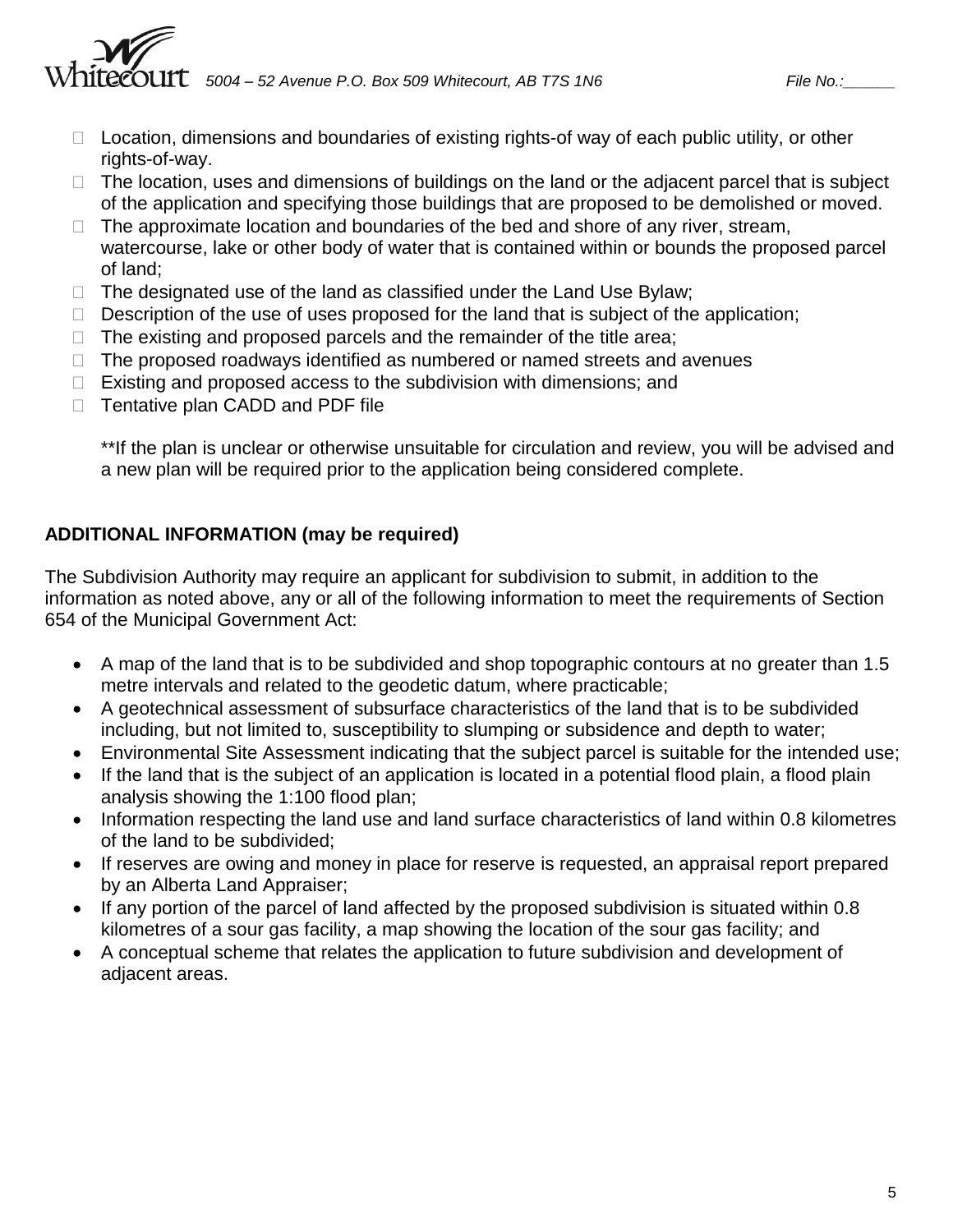

## SUBDIVISION ENDORSEMENT

(To be completed by applicant)

This form shall be attached to all Subdivision Endorsement Packages. Endorsement packages submitted without this form may be subject to delays in processing. All boxes shall be "checked" or noted as non-applicable. All information indicated shall be included in the Subdivision Endorsement Package.

## **PLEASE NOTE: REQUIREMENTS MAY NOT BE LIMITED TO THIS LIST.**

- □ Endorsement submission is 19 days after the date of the conditional approval, if an appeal has not been entered into.
- □ Subdivision Authority Approval document.
- □ Two copies of the final legal plan of survey (Engineer Architect scale) to be registered
- □ Two copies of any/all final Utility Plans to be registered (Engineer Architect scale), which may include easements, rights of way and drainage.
- $\Box$  Three copies of any Agreement to be signed by the Town of Whitecourt\*
- □ Caveats required for agreements
- □ One copy of the Certificate of Title obtained from any Registries office. The copy is to be validated within 30 days of the submission of the endorsement package
- □ Consent to register documents for all Town of Whitecourt registrations
- Discharge documents for instruments no longer required on title
- $\Box$  The subdivision endorsement fee, payable to the Town of Whitecourt in accordance with the fee schedule in affect at the time of endorsement. Lots exempt from the endorsement fee include public utility lots and reserve lots.
- $\Box$  All conditions have been met including but not limited to taxes, easements, and servicing\*\*

Applicant Signature:\_\_\_\_\_\_\_\_\_\_\_\_\_\_\_\_\_\_\_\_\_\_\_\_\_\_\_\_\_\_\_\_\_ Date: \_\_\_\_\_\_\_\_\_\_\_\_\_\_\_\_\_\_\_\_\_\_\_\_\_\_\_\_\_\_\_\_\_\_\_

\*Agreements other than Town of Whitecourt templates may be subject to legal review. These agreements should receive approval prior to applicant endorsement.

\*\*Any conditions not met will result in the return of the endorsement package.

#### **Note: It is the applicant's responsibility to have documents prepared with the correct land information.**

**Mail:** Town of Whitecourt **Deliver:** Town of Whitecourt Whitecourt, AB T7S 1N6

Planning & Development Planning & Development P.O. Box 509 5004 – 52 Avenue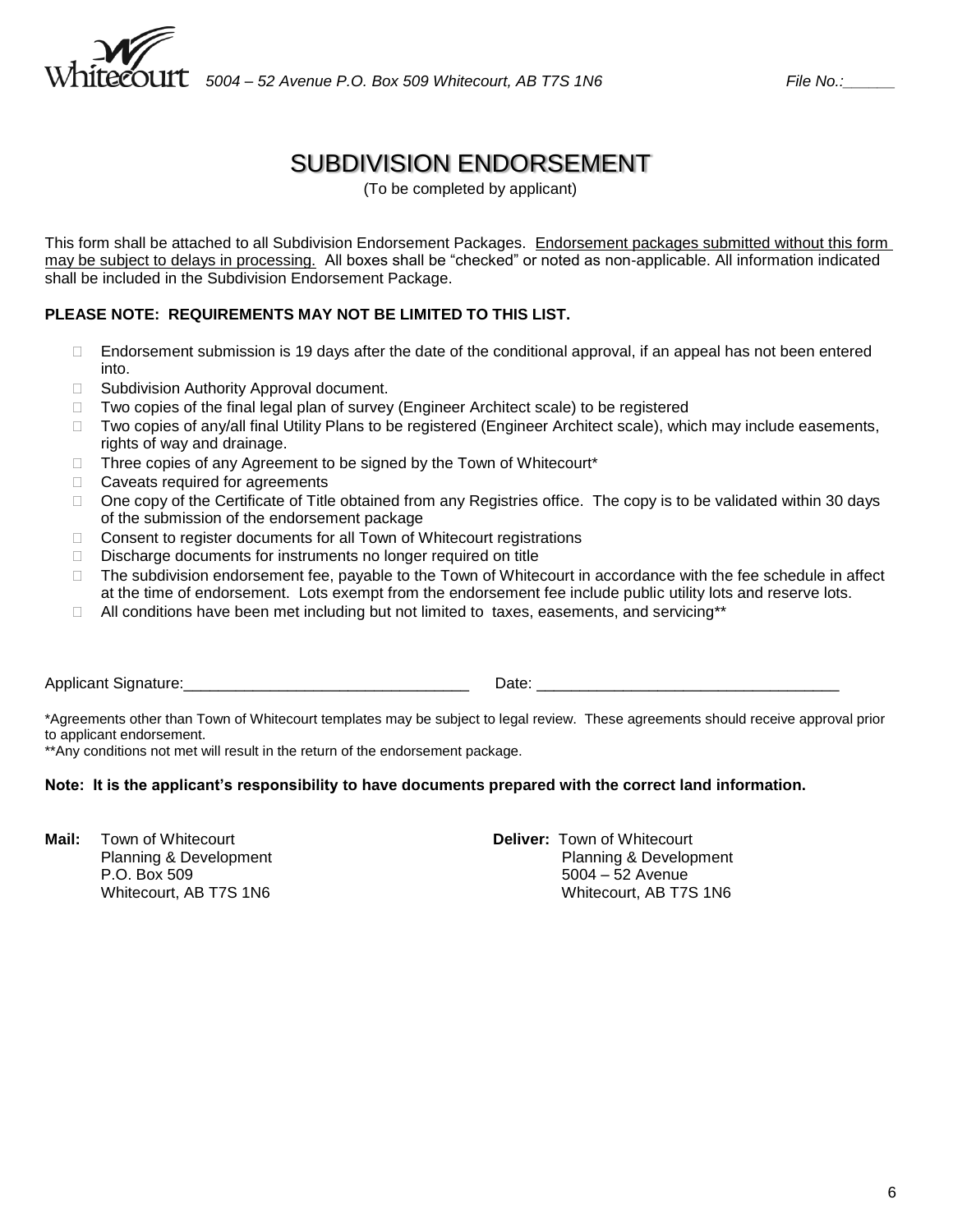

## Subdivision Time Extension Application

(Please check the appropriate box)

- Approval
- Endorsement

### Municipal Government Act – 2000, Chapter M-26. 681(1) (b)

| Name of Registered Owner(s)                                                                                                          | Name of Applicant (if different from registered owner) |
|--------------------------------------------------------------------------------------------------------------------------------------|--------------------------------------------------------|
| <b>Address</b>                                                                                                                       | <b>Address</b>                                         |
|                                                                                                                                      |                                                        |
| <b>Telephone Number</b>                                                                                                              | <b>Telephone Number</b>                                |
|                                                                                                                                      |                                                        |
| Fax Number and/or Email Address*                                                                                                     | Fax Number and/or Email Address*                       |
| *By providing your fax number and or email address above, you are consenting to receive electronic notifications and communications. |                                                        |
| <b>Name of Subdivision Authority</b>                                                                                                 |                                                        |
| <b>Legal Description</b>                                                                                                             |                                                        |
|                                                                                                                                      |                                                        |
|                                                                                                                                      |                                                        |
| Expiry date of subdivision (mm-dd-yy)                                                                                                | Extended time required (mm-dd-yy)                      |
|                                                                                                                                      |                                                        |
| Reasons for extension request (attach additional information if required)                                                            |                                                        |
|                                                                                                                                      |                                                        |
|                                                                                                                                      |                                                        |
|                                                                                                                                      |                                                        |

 $\_$  , and the set of the set of the set of the set of the set of the set of the set of the set of the set of the set of the set of the set of the set of the set of the set of the set of the set of the set of the set of th **Signature of Applicant Date**